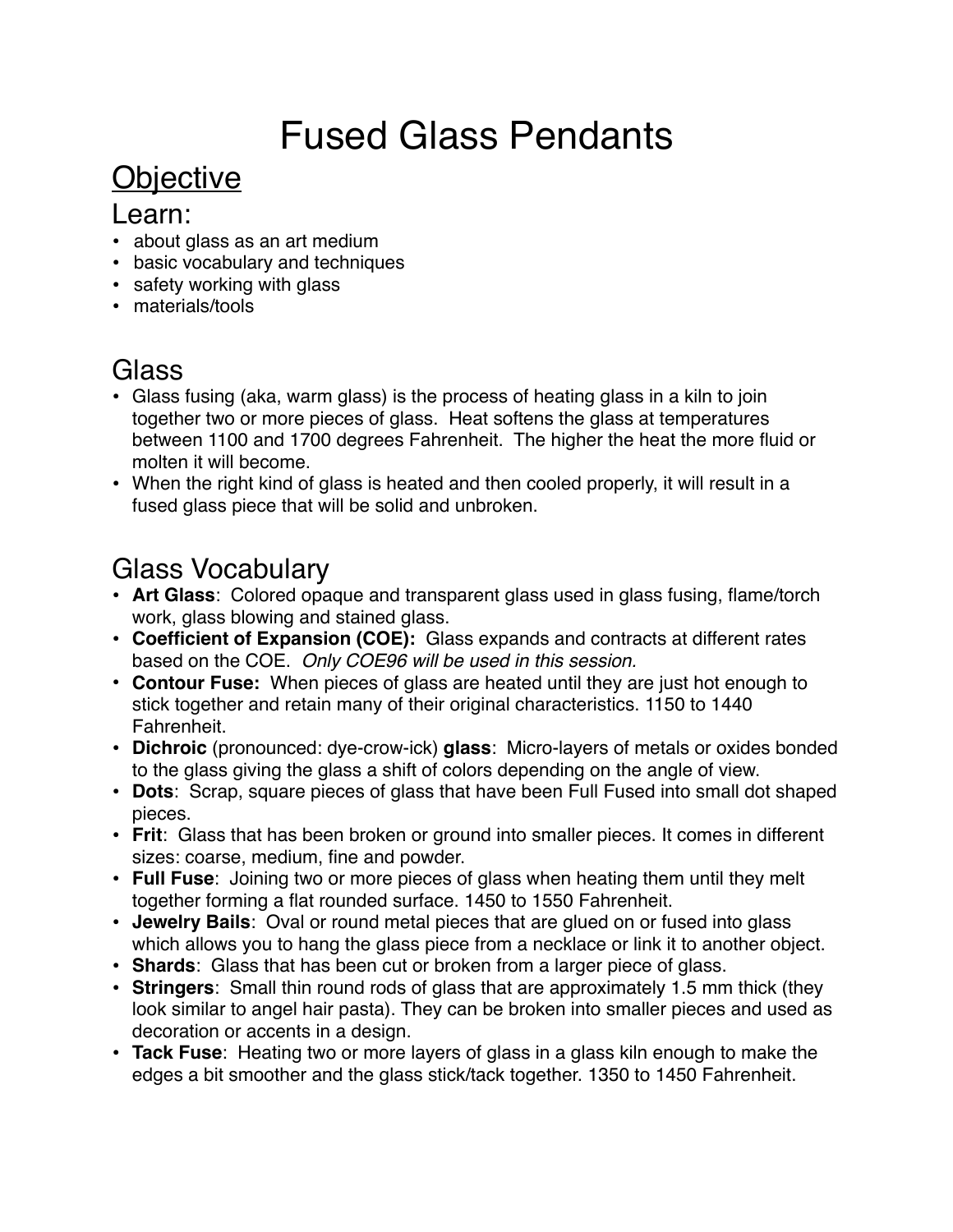#### Basic Safety Tips Working with Glass

- Always be alert and aware of glass edges, they are sharp. NEVER run your fingers along the edges of the glass.
- Wear goggles/eye protection.
- Small pieces of glass left on the work surface will cut you! PLEASE DO NOT wipe your work area clean with your hands. Use a damp paper towel to wipe down your area then throw it away when finished.
- Do NOT eating or drink while working with glass.
- ALWAYS Wash your hands after working with glass.

#### Materials/Tools

In this session, **all the glass and materials** are provided. \*PLEASE bring your own eye protection. A brief overview of the other items will be given.

- Art Glass (COE96)
- \*Eye Protection (If you do not wear glasses, please bring your own eye protection.)
- Glue (Elmer's or White Rain Hair Spray)
- Paper and/or lint free towels
- Toothpicks
- Window cleaner OR rubbing alcohol/water (50/50)
- Jewelry Bail
- Necklace (black leather)

——————————————————————-

- Breaker Pliers
- Cutter/Cutter Oil
- Grozer Pliers
- Mosaic Cutters/Nippers
- Running Pliers

#### Project Objective:

- Create two original designed fused glass pendant made with:
	- opaque and/or transparent glass
	- dichroic glass
	- In addition, a Class Group Pendant will be made

#### Project Instructions

- 1. Pick-up a paper plate to work on.
- 2. Choose a BASE color/shape.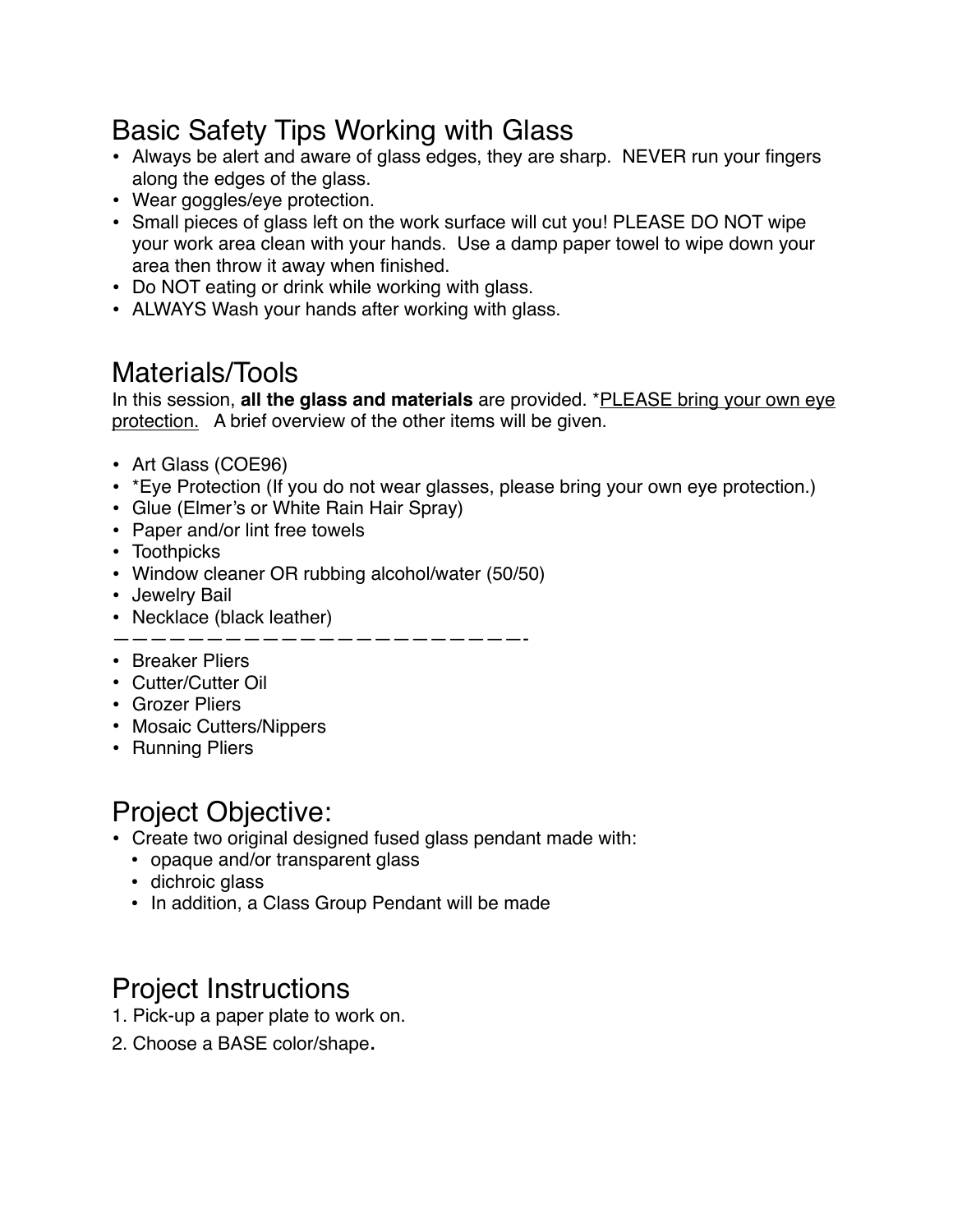

3. Choose any frit, stringer or shard colors (not too many-you can always go back for more).

4. Arrange the pieces together until you are happy with the design.

5. Use the Elmer's glue or White Rain Hair Spray with a toothpick to glue your piece together. Only use a SMALL amounts of glue. The glue will burn off when fired.



6. All pieces from this session, will be fired to a Full Fuse or Contour Fuse in an electric Glass Kiln by the instructor and returned on Thursday, July 25th at 10:30 am in the Meadow Hall West Room.

## Finishing Pendants

Glue a [jewelry bail](https://amzn.to/2WIaMwM) onto the back of the fused glass pendants using E6000 glue.